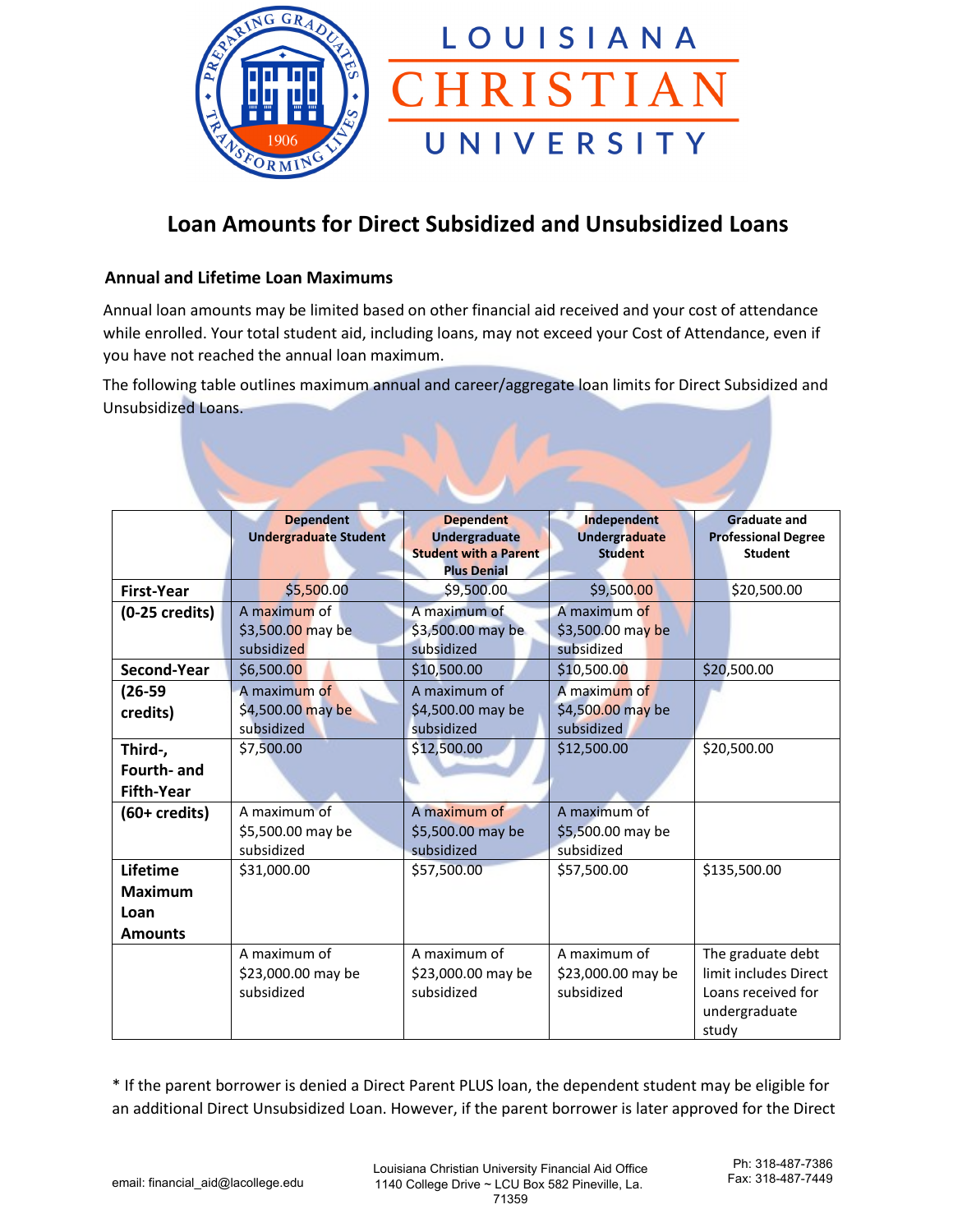PLUS loan, or another parent borrower is later approved, the dependent student will no longer be eligible for the additional Direct Unsubsidized Loan.

Graduating undergraduate students with a one-semester loan may not be eligible to receive the maximum annual loan limit. Federal regulations require that the Direct Loan amount be prorated for a student who is enrolled for only one semester in an academic year, and will be graduating during that semester.

#### **Time Limits for Loans**

Students borrowing a Direct Subsidized Loan are subject to a time limitation not to exceed 150 percent of the length of the borrower's educational program.

This time limit does not apply to Direct Unsubsidized or PLUS Loans.

Upon reaching the maximum eligibility period, you can still receive Direct Unsubsidized Loans as long as you have not reached your aggregate loan limit listed above.

Your maximum eligibility period can change if you change to a program that has a different length. Direct Subsidized Loans borrowed for a previous program will count toward your current program limit.

## **Federal Direct Loans In Excess of Established Limits**

If you have lost ability for federal student financial aid because you inadvertently received a Direct Loan or FFEL program loan that caused you to exceed the annual or aggregate loan limit, there are two options to regain your eligibility (however, if you are at or exceeding your aggregate loan limit, you will not be eligible for further Federal Direct loans, unless your limits increase, such as moving from an undergraduate to a graduate-level degree). To get complete information about your loan(s) or contact information regarding your loan holder(s), you may log into studentaid.gov.

To regain eligibility for federal student financial aid, you may either:

1. Repay the excess loan amount directly to your loan servicer.

2. Agree to repay the excess according to the terms and conditions of your promissory note ("reaffirmation"), in which case you will begin the process by downloading a **reaffirmation agreement form.**

#### **Direct Subsidized/Unsubsidized Loan Proration**

Federal regulations require schools to prorate the Direct Loan amounts for graduating undergraduate students when their final period of enrollment is less than a full academic year (fall-only, spring-only, or summer-only). The loan limit proration determines the maximum loan amount that a student may borrow for the final term of study based on the degree they are earning.

Graduating undergraduate students who are only attending one semester of the academic year will have their Direct Loans prorated based on the number of credit hours they are enrolled.

**Note**: Graduate and professional students are excluded from the loan proration requirement.

See below table for proration amounts: